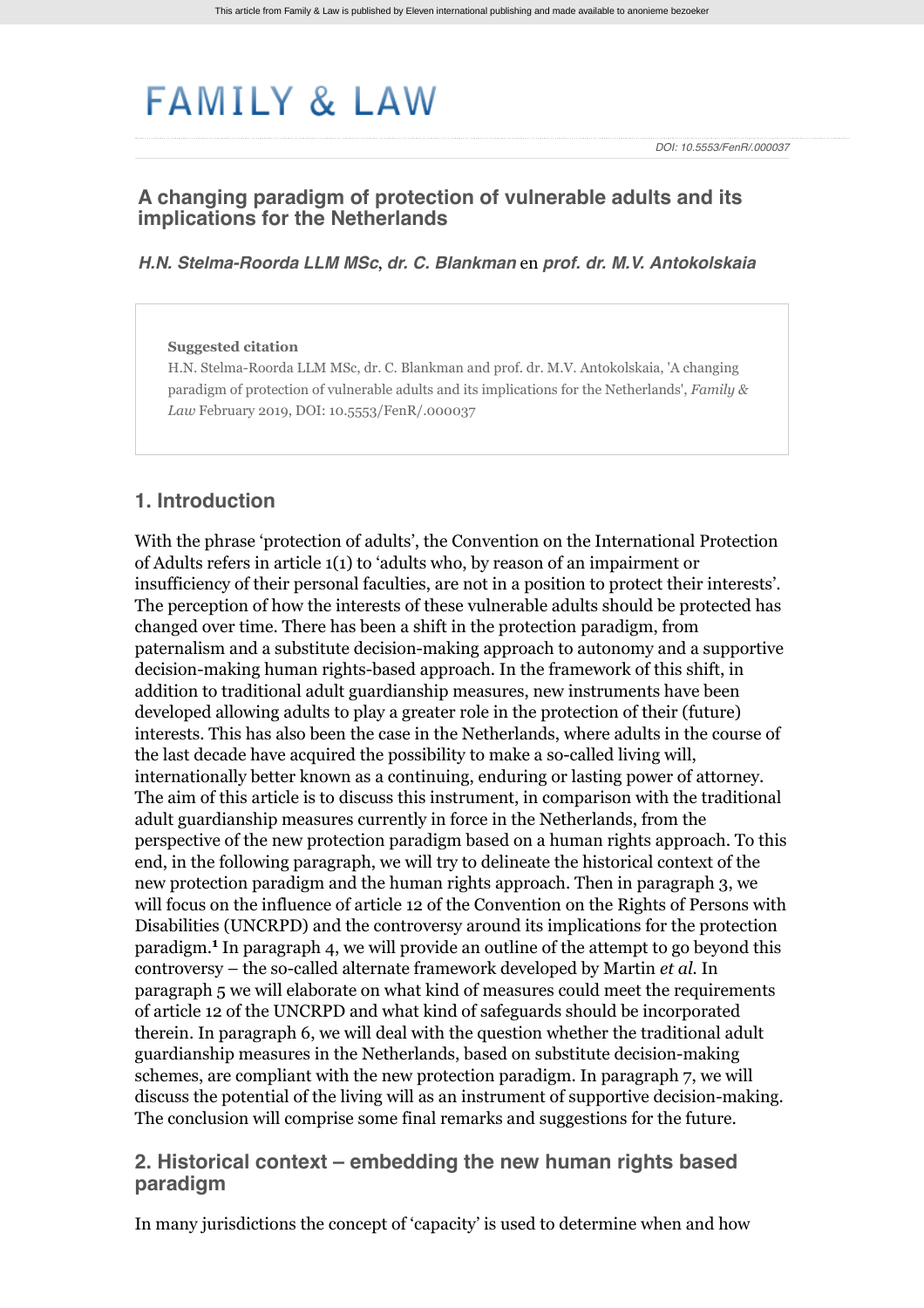measures to protect the interests of adults with an intellectual impairment can be taken.<sup>2</sup> The term 'capacity' can be used in at least two different ways, both of which are used in the Netherlands. The term denotes either 'legal' capacity' or 'mental capacity'. The Committee on the Rights of Persons with Disabilities (the Committee) explains the difference between these two as follows: legal capacity involves 'the ability to hold rights and duties (legal standing) and to exercise those rights and duties (legal agency)', while mental capacity refers to 'the decision-making skills of a person'.<sup>3</sup> Over time the scope and meaning of both these concepts have changed. In this regard three models can be distinguished. The first and second model together with an overview of their historical context will be discussed in the remainder of this paragraph. The emergence of the third model will be discussed in the next paragraph.

One of the first, if not the first, provisions aimed at the protection of an adult with an intellectual impairment can be found in Old Roman law. Table V of the Twelve Tables, drawn up around 450-451 BC, reads: *Si furiosus escit, adgnatum gentiliumque in eo* pecuniaque eius potestas esto.<sup>4</sup> Or in English: 'a *furiosus* is placed under the guardianship of his family members with his person and money'.<sup>5</sup> Responsible for the guardianship of the *furiosus*, or incapacitated adult, was the *curator furiosi*, which was either the nearest relative in the male line or the nearest male relative from the wider family unit (*gentes*).<sup>6</sup> During the Roman era, in a timespan of almost a thousand years, the character of the *cura furiosi* was subject to change and the involvement of the State increased. Although in Old Roman law the main aim of the *cura furiosi* was to preserve the family fortune for the next generation, in Classical Roman law the interests of the individual became more important.<sup>7</sup> In Old Roman law there was no official procedure to confirm incapacity and the nearest male relative automatically became *curator furiosi*. This changed however, and in Classical Roman law a *curator furiosi* started to be appointed by the magistrate if the male relatives were not considered suitable. **8**

The Roman legal concept of the *cura furiosi* forms the basis of what can be described as the traditional model.<sup>9</sup> Within this model a status-based approach is used to determine whether a person has capacity. Once it is established that an individual has an intellectual impairment, a lack of legal capacity is consequently presumed.<sup>10</sup> This means that a binary approach is adopted; either a person has legal capacity or he has not, there is no area in between.<sup>11</sup> Another example of the status-based approach is the legal incapacity of married women, in the Netherlands in place as late as 1956. The incapacitated adult loses his legal capacity completely and a proxy or guardian is appointed to represent and protect the adult. This guardian is to act in the objectively presumed best interest of the incapacitated adult, the subjective wishes and preferences of the adult himself are considered less important.<sup>12</sup> Until the 1960s this model was prevailing in many West European countries.<sup>13</sup> These countries often had just one guardianship-like measure similar to the Roman *cura furiosi*. **14**

The development of human rights in general and patient's rights in particular commenced after World War II, brought change.<sup>15</sup> The so-called 'welfare model' emerged and the status-based approach was replaced by a functional approach.<sup>16</sup> The Mental Capacity Act 2005 in force in England and Wales provides a good example of this approach.<sup>17</sup> Section two of the Mental Capacity Act makes clear that legal capacity is decision-specific, stating that 'a person lacks capacity in relation to a matter if at the material time he is unable to make a decision for himself in relation to the matter because of an impairment of, or a disturbance in the functioning of, the mind or brain'. Section three of the Act numerates the circumstances in which this is the case. In order to make a decision for himself a person must be able: 'to understand the information relevant to the decision; to retain that information; to use or weigh that information as part of the process of making the decision, or to communicate his decision'.<sup>18</sup> In other words, legal incapacity is not automatically presumed upon an intellectual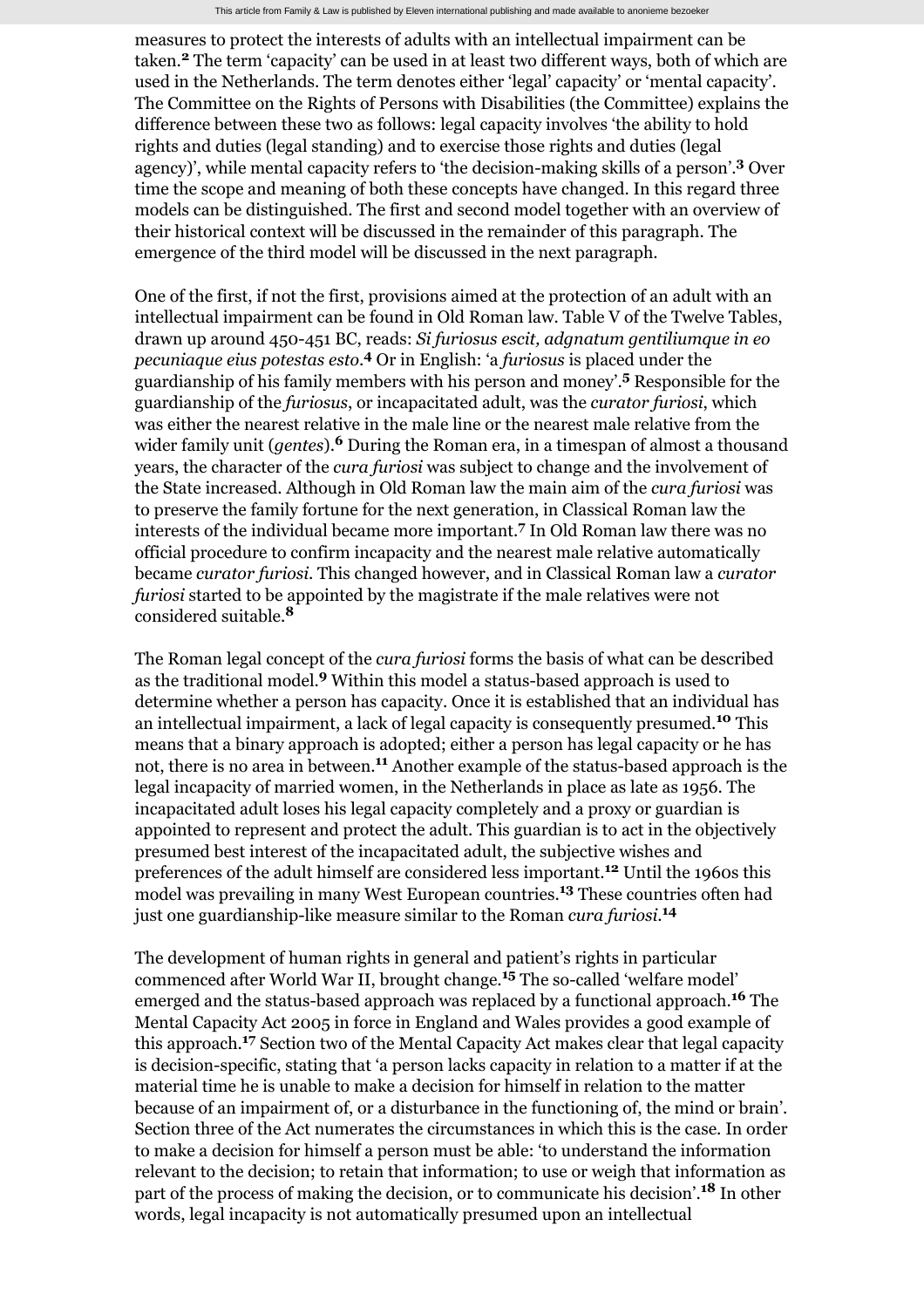impairment, instead the focus lies on the person's decision-making capabilities. As said, such an assessment should be carried out in relation to a particular decision. Inherent to the functional approach is that although a person may lack the mental capacity to make for example financial decisions, he may be perfectly able to make decisions on other topics. From this it then follows that protection measures need to be tailor-made, maximizing the autonomy of the adult and only offering protection where necessary.<sup>19</sup> As in the traditional status-based model, the welfare model presupposes that a guardian is appointed to represent and protect the adult. The difference is that in the welfare model the guardian has to take into account the wishes and preferences of the adult, even if they run contrary to what is considered to be in the adult's objective best interest. **20**

# <span id="page-2-0"></span>**3. Article 12 UNCRPD: Two conflicting interpretations**

The adoption of the Convention on the Rights of Persons with Disabilities by the United Nations General Assembly in 2006 marked, according to many, the emergence of a third, new human rights-based model or paradigm.<sup>21</sup> The key article in relation to capacity law is Article 12 UNCRPD, in particular the first four paragraphs, which read as follows:

'Equal recognition before the law

- 1. States Parties reaffirm that persons with disabilities have the right to recognition everywhere as persons before the law.
- 2. States Parties shall recognize that persons with disabilities enjoy legal capacity on an equal basis with others in all aspects of life.
- 3. States Parties shall take appropriate measures to provide access by persons with disabilities to the support they may require in exercising their legal capacity.
- 4. States Parties shall ensure that all measures that relate to the exercise of legal capacity provide for appropriate and effective safeguards to prevent abuse in accordance with international human rights law. Such safeguards shall ensure that measures relating to the exercise of legal capacity respect the rights, will and preferences of the person, are free of conflict of interest and undue influence, are proportional and tailored to the person's circumstances, apply for the shortest time possible and are subject to regular review by a competent, independent and impartial authority or judicial body. The safeguards shall be proportional to the degree to which such measures affect the person's rights and interests.' **22**

According to Flynn and Arstein-Kerslake article 12 UNCRPD should be understood as both calling for the respect for legal capacity of adults with a disability on an equal basis with other persons, and at the same time putting an obligation on States Parties to provide access to the support that is needed for exercising this legal capacity.<sup>23</sup> In other words: '[I]f an individual is having difficulty making a decision or communicating a decision, the answer is not to deny legal capacity to the individual, it is instead to provide access to support for the exercise of legal capacity'. **24**

Article 12 UNCRPD has, however, led to much debate with regard to its precise interpretation. In the two models described above, the traditional model and the welfare model, the presumption of incapacity is followed by a form of substitute decision-making. In both cases an adult loses legal capacity and is appointed a guardian to represent and protect his interests. The only difference is that in the first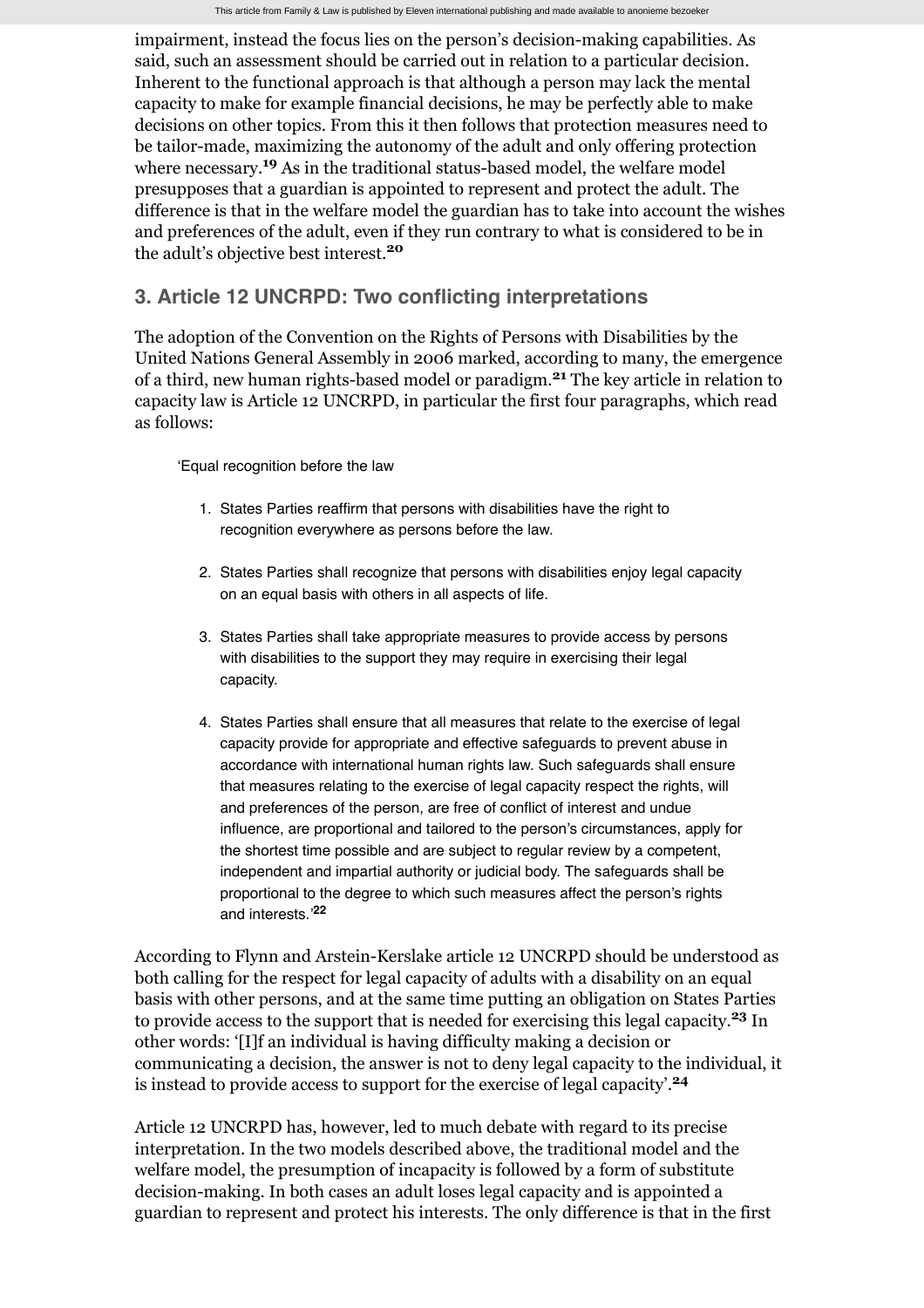case the guardian acts according to the objective best interests of the adult and in the second case has to take into consideration the adult's wishes and preferences. It has been argued that article 12 UNCRPD calls for the abolition of both these systems of substitute decision-making and instead requires the development of supported decision-making alternatives.<sup>25</sup> This interpretation of article 12 UNCRPD has been promoted by disability advocacy groups and within academia, but more importantly, it has also been embraced by the Committee on the Rights of Persons with Disabilities. In its General Comment on article 12 UNCRPD the Committee states:

'[T]he Committee on the Rights of Persons with Disabilities has repeatedly stated that States parties must review "the laws allowing for guardianship and trusteeship, and take action to develop laws and policies to replace regimes of substitute decisionmaking by supported decision-making, which respects the person's autonomy, will and preferences".' **26**

This opinion by the Committee adds another important element to the interpretation of article 12 UNCRPD, which is that the best interest approach is to be replaced by an approach that respects the rights, will and preferences of the individual and is tailored to the individual's needs. **27**

Although the interpretation of article 12 UNCRPD described above is advocated by many, there are also those who remain sceptical. Martin *et al.* note that the Convention itself does not call for the abolition of substitute decision-making. They argue that the analysis of the *travaux préparatoires* of the UNCRPD suggests that the absence of such a call was quite deliberate.<sup>28</sup> Lush expresses his fear that the stance calling for abolition of substitute decision-making could potentially undermine the system of existing safeguards and harm vulnerable adults. He notes that 'some profoundly disabled individuals lack the ability to make any decisions at all, even with support, and for them there is no viable alternative to substitute decision-making'. **29** But perhaps more importantly, the European Court of Human Rights also seems to accept that a limitation of legal capacity and a form of substitute decision-making is sometimes necessary as a last resort. In its judgement on Ivinović v. Croatia the Court states:

'deprivation, even partial, of legal capacity should be a measure of last resort, applied only where the national authorities, after carrying out a careful consideration of possible alternatives, have concluded that no other, less restrictive measure would serve the purpose or where other, less restrictive measures, have been unsuccessfully attempted.' **30**

These two different interpretations of article 12 UNCRPD raise the question whether we are dealing with irreconcilable differences or whether the 'tension' between the two can somehow be lessened. Upon a closer study of the General Comment and the literature on article 12 UNCRPD it becomes apparent that even the proponents of the so-called supported decision-making paradigm seem to acknowledge that in some instances the appointment of a substitute decision-maker is called for.<sup>31</sup> Arstein-Kerslake and Flynn refer to the situation in which 'the individual's will and preferences are unknowable and a decision needs to be made',<sup>32</sup> for example if a person is in coma. They, however, also argue that we should not assume too soon that this is the case. Gooding notes:

'[T]here will remain individuals for whom no relationships of trust exist and for whom not enough intention is expressed to guide decision-making. There are clear risks to stretching the meaning of the term "supported decision-making" to cover situations where decisions are being made "for" a person, rather than "by" a person.' **33**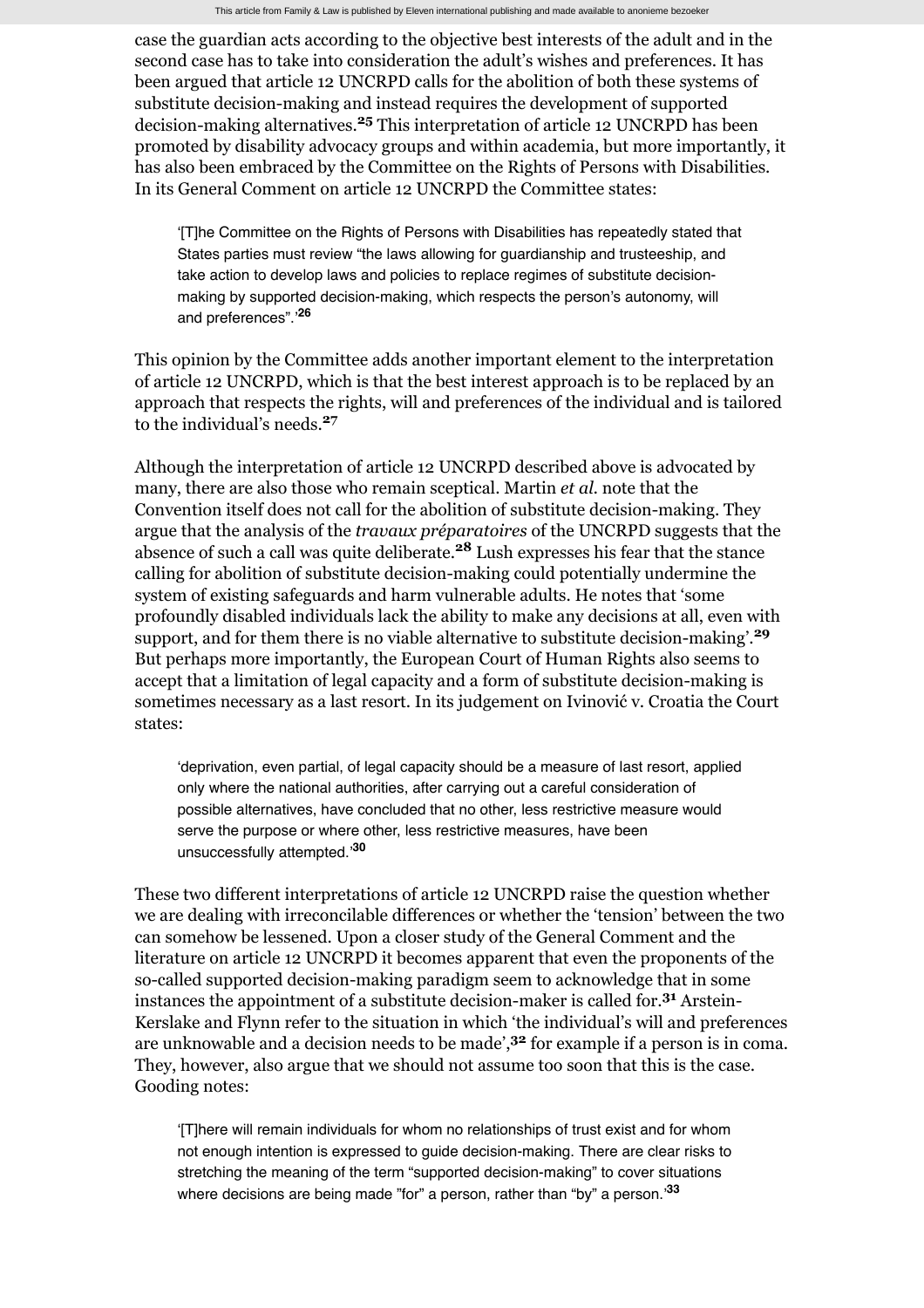Gooding, however, also argues that these situations should not be used as an example to legitimize measures of substitute decision-making in every instance.<sup>34</sup> The Committee does not address this issue in great detail, except in paragraph 21 of the General Comment on article 12 UNCRPD, where it states that: 'where, after significant efforts have been made, it is not practicable to determine the will and preferences of an individual, the "best interpretation of will and preferences" must replace the "best interests" determinations'.<sup>35</sup> Ruck, Keene and Ward note in this regard that the actual issue in situations of what they call 'factual incapability' does not seem to be whether or not a decision-maker should be appointed, but rather whether he should adopt the best interpretation approach instead of the best interest approach. **36**

It is important to note that ratification of the Convention on the Rights of Persons with Disabilities does not mean that States Parties are bound by the Committee's interpretation of the UNCRPD. States Parties are only bound by the text of the Convention itself.<sup>37</sup> That does not mean that the General Comment on article 12 UNCRPD should not be taken seriously, neither should it however be seen as unequivocal. The text of the Convention and the *travaux préparatoires* leave room for other interpretations.

# <span id="page-4-0"></span>**4. Beyond the two conflicting interpretations: the alternate framework**

In order to move beyond what can be described as the substitute versus supported decision-making impasse Martin *et al.* have provided an alternate framework that can be used to achieve compliance with article 12 UNCRPD on the bases of a compromise between these two conflicting interpretations. They propose to firstly ask the following overarching question:

'What measures should be taken to support the exercise of legal capacity, both by supporting persons with disabilities to make decisions themselves wherever possible, and by supporting their ability to exercise their legal agency even in circumstances when they lack the ability to make the requisite decisions themselves?' **38**

According to article 12(3) UNCRPD States Parties are obliged to make sure that adults with a disability have access to the support they require in exercising their legal capacity. However, the meaning of the term 'support' is not specified in article 12 UNCRPD nor in the General Comment on this article. The Committee defines it as 'a broad term that encompasses both informal and formal support arrangements of varying types and intensity'.<sup>39</sup> According to Arstein-Kerslake and Flynn the Committee deliberately chose not to create a rigid definition in order to take into account that new measures of support are still being developed and to show an understanding of the fact that the support provided can vary from one person to another due to the diversity of adults with a disability.<sup>40</sup> This means the range of potential measures to support the exercise of legal capacity is considerably broad.

As becomes apparent from the overarching question cited above, two categories of support for the exercise of legal capacity have been distinguished by Martin *et al.* The first category of support consists of measures and instruments provided to help an adult to make a decision himself and to implement this decision with legal effect. **41** The presumption here is that the adult is still able to make his own decisions. The second category of support comes into play in those instances where the adult, notwithstanding the support that is provided, cannot make his own decision. Further, in this article we will predominantly focus on this second category of support measures.

<span id="page-4-1"></span>**5. Support measures for adults unable to make their own decisions**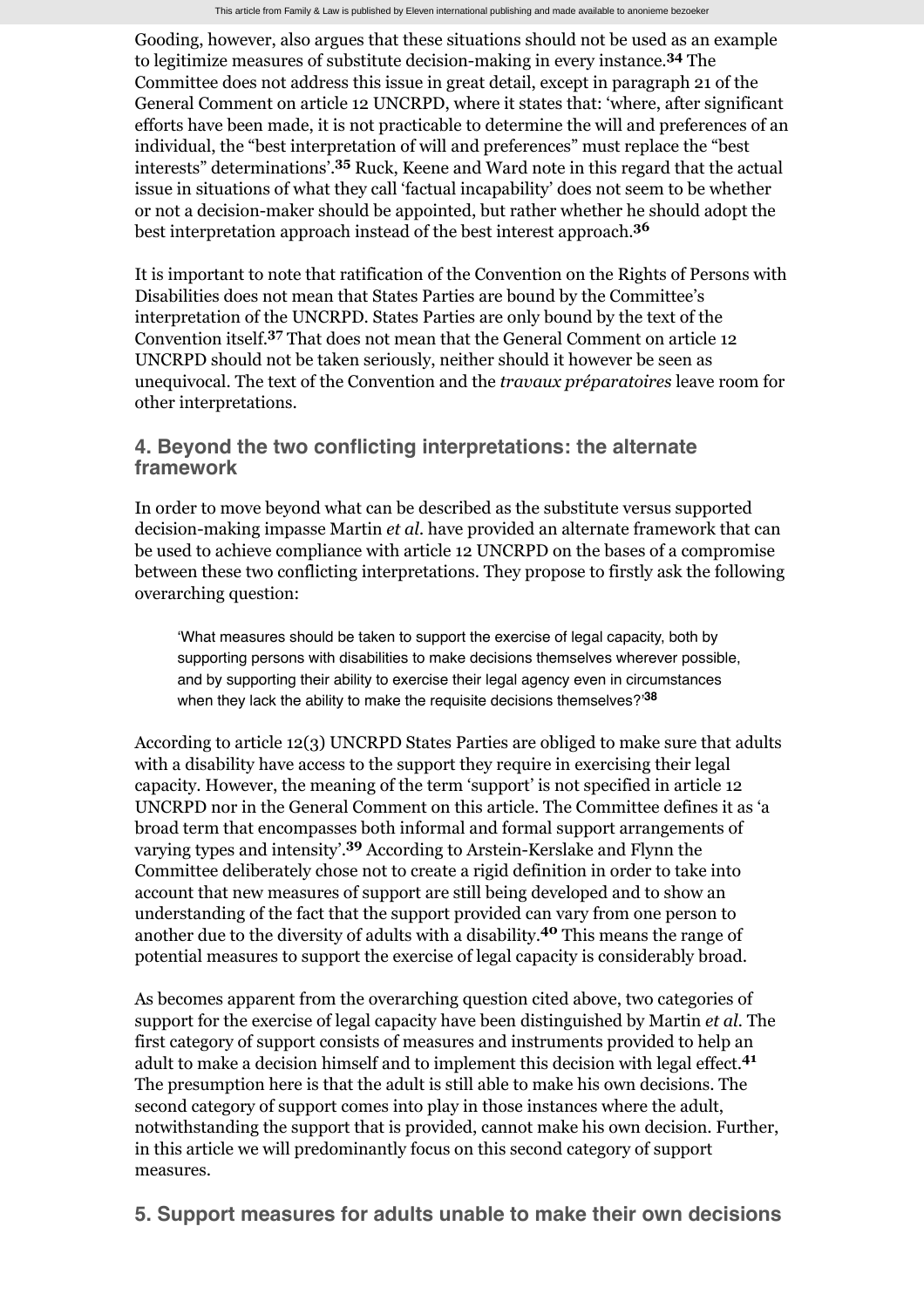If we agree with Martin *et al.* that article 12 UNCRPD requires that support measures should be provided in situations where an adult is unable to make his own decision, it is necessary to specify what kind of measures these should be. It seems, therefore, necessary to come back to another requirement derived from article 12 UNCRPD, namely the duty to respect the legal capacity of adults with a disability on an equal basis with others.<sup>42</sup> In this paragraph, we will elaborate on the question what kind of support measures need to be in place and what kind of safeguards should be employed in order to meet the requirements of article 12 UNCRPD.

In order to ensure respect for the legal capacity of adults with a disability on an equal basis with others, article 12(3) UNCRPD calls on States Parties to take all appropriate measures to provide adults with access to the support they require in exercising their legal capacity. As was noted in paragraph [2](#page-0-0), according to the Committee legal capacity involves both a legal standing ('the ability to hold rights and duties') as well as legal agency. The latter should be understood as 'the power to engage in transactions and create, modify or end legal relationships'.<sup>43</sup> According to Martin *et al*. the challenge with regard to the second category of support is to find ways to support the exercise of this legal agency, even in the absence of decision-making capacity.<sup>44</sup> They refer in this regard to instruments such as the continuing power of attorney, an instrument that with regard to the Netherlands will be discussed in more detail in paragraph [7](#page-9-0) of this article. By means of a continuing power of attorney, adults can make their own tailormade provisions for a future period of incapacity. An attorney is given the authority to act on the adult's behalf in accordance with the adult's wishes and instructions, thereby supporting the exercise of his legal agency.

Notwithstanding the challenge to find ways to enhance legal agency where possible, Martin *et al.* acknowledge that there are limits to the support provided for the exercise of legal capacity. They refer in this regard to the so-called 'hard cases', including for example comatose patients or adults who are in an advanced stage of dementia. **45** According to Martin *et al.*:

'In such circumstances, the law must provide for someone else to take the decisions that the affected individual is unable to take, while establishing the methodology to be employed, and the safeguards to protect persons who find themselves in that vulnerable position.' **46**

What this means for the traditional guardianship measures in force in the Netherlands will be discussed in paragraph [6](#page-7-0). As the quote makes clear, any legislative intervention has to incorporate the safeguards of article  $12(4)$  UNCRPD. The same applies to the measures and instruments aimed at providing both categories of support mentioned above. According to article 12(4) UNCRPD appropriate and effective safeguards to prevent abuse need to be in place. These safeguards can be divided in three categories: safeguards ensuring respect for the rights, will and preferences of the person, safeguards ensuring that measures are free of conflict of interest, and safeguards ensuring that measures are free of undue influence. In addition, several requirements to which every measure must comply are distinguished. Using the language of article 12(4) UNCRPD itself, Martin *et al.* distinguish:

- an overarching aim ('to prevent abuse in accordance with human rights law');
- a duration constraint ('for the shortest time possible');
- a review requirement ('subject to regular review by a competent independent and impartial authority or judicial body');
- a proportionality requirement;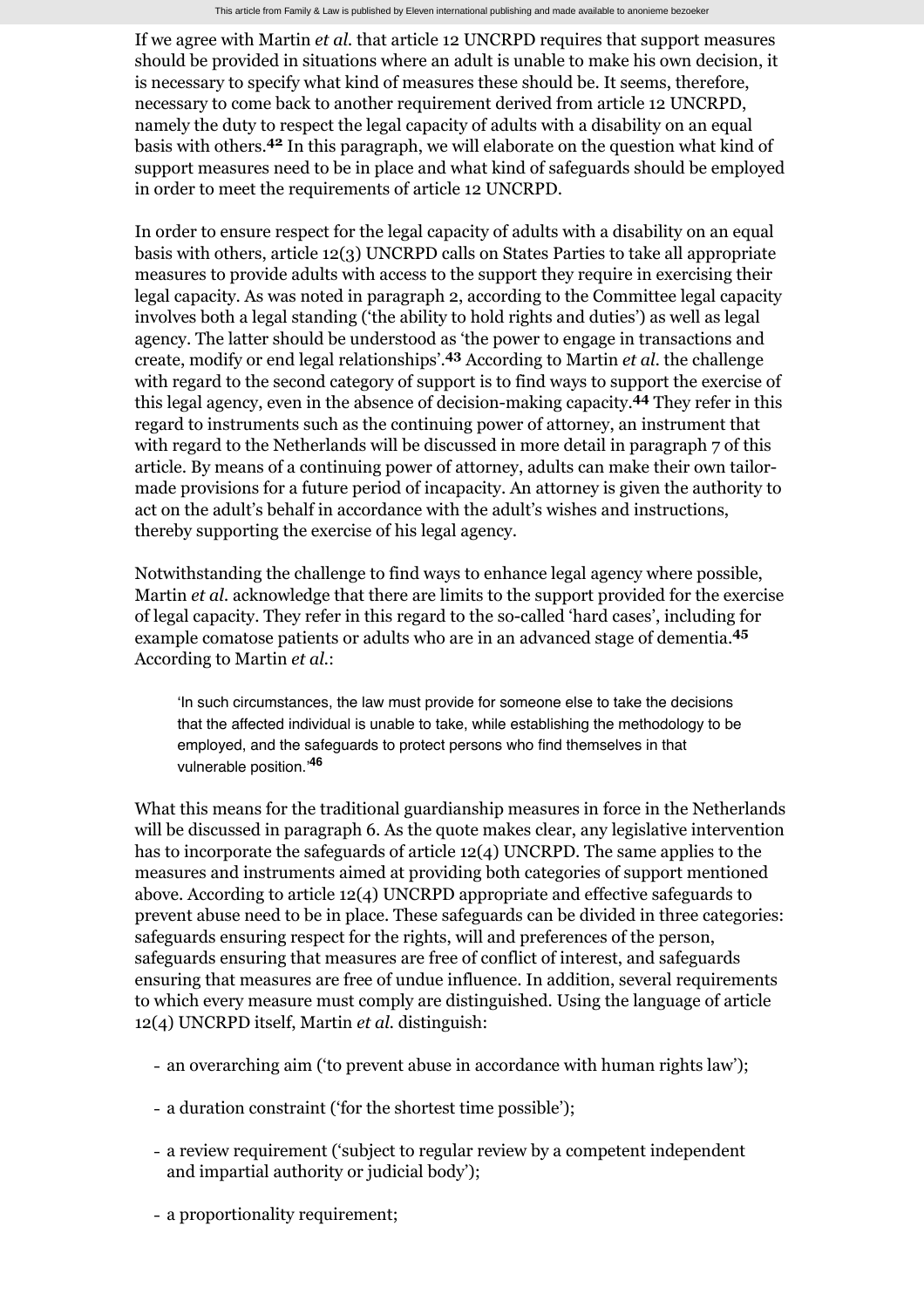- an effectiveness requirement; and
- the plurality of safeguards. **47**

Both the plurality of safeguards and the proportionality requirement are important in determining the weight that is to be accorded to the first category of safeguards: safeguards ensuring respect for the rights, will and preferences of the person. The precise interpretation of the phrase 'respect for the rights, will and preferences' has led to much debate.<sup>48</sup> As was noted in paragraph [3,](#page-2-0) a second point of discussion in addition to the substitute-supported divide, is the replacement of the so-called 'best interests' paradigm by a 'will and preference paradigm', with the Committee stating:

'All forms of support in the exercise of legal capacity, including more intensive forms of support, must be based on the will and preference of the person, not on what is perceived as being in his or her objective best interests.' **49**

Martin *et al.* point out that both the plurality of the safeguards and the proportionality requirement entail that respect for the will and preference of the person cannot be assured at any cost. The plurality of safeguards means that safeguards addressing conflict of interest and undue influence (the second and third category of safeguards) also need to be in place. The proportionality requirement makes clear that there are also other rights enshrined in the Convention that need to be respected and this might in exceptional cases require action contrary to the will and preference of the person. **50** That being said, the importance of respect for the will and preference of the person is acknowledged within the alternate framework. A middle ground between the mere consideration (often embedded within the 'best interest' approach) of will and preferences and the unqualified deference to will and preferences, by means of a 'rebuttable presumption approach' is proposed:

'[W]herever an individual is authorised or obligated to construct a decision with or on behalf of a person whose decision-making is impaired or absent, that individual should operate with the rebuttable presumption that the reasonably ascertainable will and preferences of that person should be given effect in the matter.' **51**

In addition to safeguards ensuring respect for the rights, will and preferences of the adult (the first category of safeguards), article 12(4) UNCRPD requires the States Parties to establish safeguards ensuring that measures relating to the exercise of legal capacity are free from conflict of interest and undue influence. Although the question what safeguards ensuring respect for the will and preferences of the person should look like has been addressed extensively by the Committee, much less has been said about the second and third category of safeguards. This holds true in particular for the second category of safeguards. The phrase 'conflict of interest' is not mentioned at all in the General Comment on article 12 UNCRPD. With regard to this second category of safeguards, Martin *et al.* note that these safeguards should not be looking to eliminate conflicts of interest, but rather to manage (potential) conflicts of interest. They note that safeguards ensuring that measures are free from conflict of interest should not have the effect of excluding an individual who is best placed to support the adult in the exercise of legal capacity. **52**

With regard to the third category of safeguards, the Committee notes that although undue influence can be encountered by anyone, the risk is exacerbated for people relying on the support of others to make decisions. According to the Committee, undue influence occurs in situations, 'where the quality of the interaction between the support person and the person being supported includes signs of fear, aggression, threat, deception or manipulation'.<sup>53</sup> Safeguards addressing these situations should be balanced with respect for the rights, will and preferences of the adult, which is to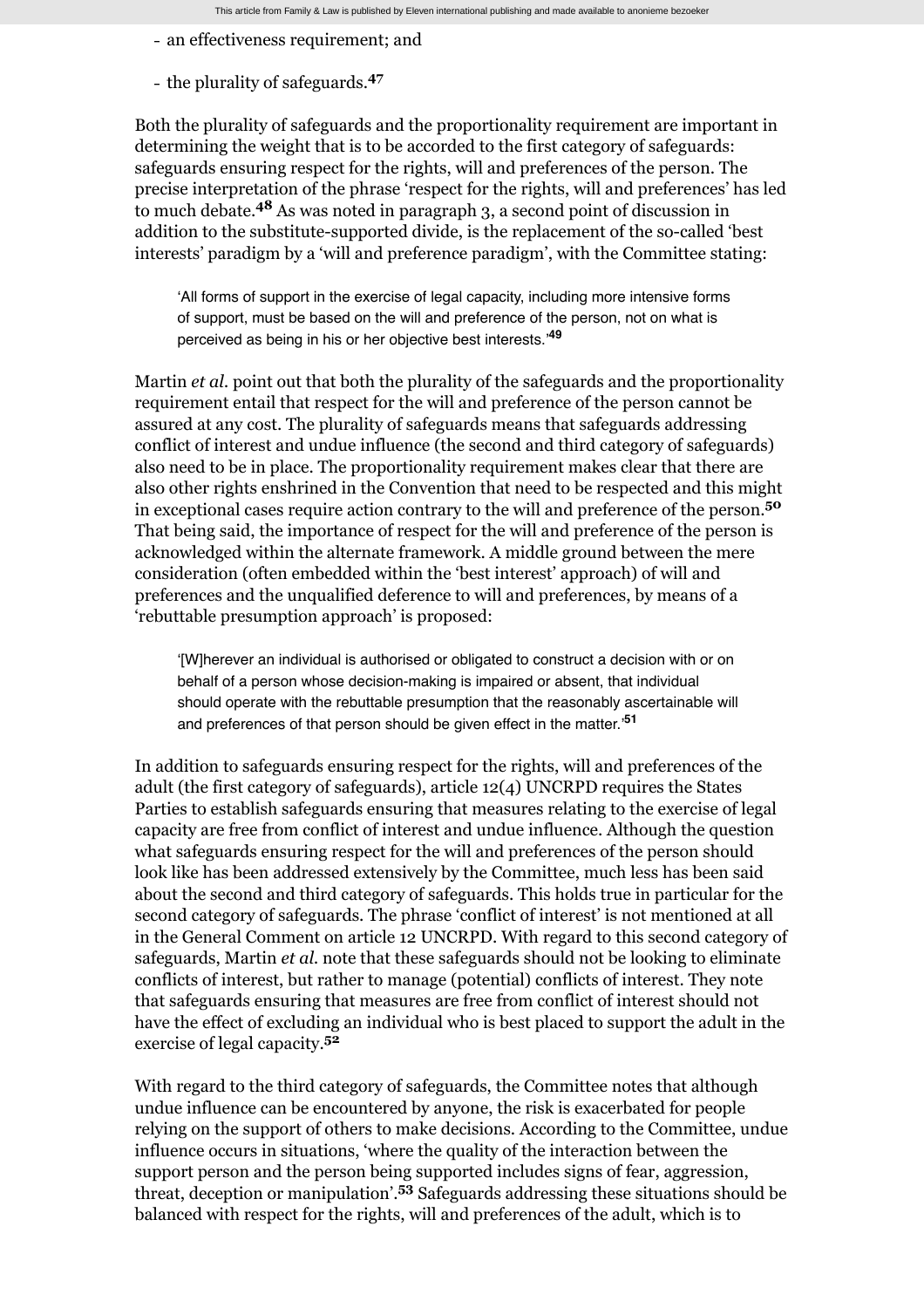include the right to take risks and make mistakes.<sup>54</sup> Both Martin *et al.* and Series note that it is difficult to determine *when* influence should be regarded as undue. In other words, which signs of fear or which level of manipulation justify an intervention by the State and how should safeguards in this respect look like?<sup>55</sup> To date no conclusive answers to these questions have been found. Further research looking at safeguards to protect the adult from situations of undue influence and safeguards managing situations of conflicts of interest, seems called for.

## <span id="page-7-0"></span>**6. The Dutch adult guardianship measures**

In the previous paragraphs we have focused on the emergence of the new paradigm based on the human rights approach. Such a long run-up is needed in order to thoroughly embed the Dutch situation into the framework of the historical and human rights developments. In the remaining paragraphs of this article we will examine whether the adult protection scheme currently in force in the Netherlands, is compliant with this new protection paradigm based on the human rights approach. Therefore, in this paragraph we will first give a brief overview of the traditional adult guardianship measures in the Netherlands. After that, we will focus on both the role these measures play in the system of adult protection in the Netherlands and on their compliance with the safeguards of article 12(4) UNCRPD. **56**

There are currently three adult guardianship measures in the Netherlands; all three can be found in Book 1 of the Dutch Civil Code (CC). Plenary or full guardianship (in Dutch: *curatele*) is the oldest of the three. This measure is based on the Roman *cura furiosi* mentioned in paragraph [2](#page-0-0), and was until 1982 the only adult guardianship measure in the Netherlands.<sup>57</sup> According to article 1:378 CC, a court can order *curatele* if a person, due to a mental or physical condition or habitual alcohol or drug abuse, is unable to take care of his own interests or is endangering his own safety or the safety of others.<sup>58</sup> A so-called *curator* (guardian) is subsequently appointed. *Curatele* covers the protection of both financial and personal interests. It entails a complete loss of legal capacity, which makes it the most far-reaching measure available in the Netherlands. **59**

A less intrusive adult protection measure is the protective trust (in Dutch: *beschermingsbewind*). The development of this adult guardianship measure, introduced in 1982, can be linked to the emergence of the welfare model discussed in paragraph [2.](#page-0-0)<sup>60</sup> In contrast with *curatele, beschermingsbewind* solely covers the protection of the financial interests of the adult. *Beschermingsbewind* may be ordered if a person, due to a mental or physical condition, prodigality or problematic debts, is unable to take care of his financial interests.<sup>61</sup> The introduction of the third and final adult guardianship measure can also be linked to the emergence of the welfare model. Personal guardianship (in Dutch: *mentorschap*) was introduced in 1995 and deals with the non-financial interests of the adult, which include decisions relating to care, nursing and treatment of the adult.<sup>62</sup> Mentorschap may be ordered if an adult, due to his mental or physical condition, is unable to take care of his non-financial interests. **63** According to Blankman, *mentorschap* can be seen as complementary to *beschermingsbewind*. Not surprisingly both measures are frequently ordered together.<sup>64</sup> Both *beschermingsbewind* and *mentorschap* entail a restriction of legal capacity. However, an important exception should be noted with regard to *mentorschap*. From article 1:453 CC follows that the legal capacity of the adult placed under *mentorschap* is restricted, unless the law or a treaty specifies otherwise. This section of article 1:453 CC is particularly relevant as several Dutch laws do specify otherwise. In line with the functional approach, article 7:465 CC for example, requires the medical professional to assess whether the adult is capable to make a decision with regard to treatment himself, even if personal guardianship is in place. It is only when the adult is not deemed capable that the guardian is asked to decide upon the matter in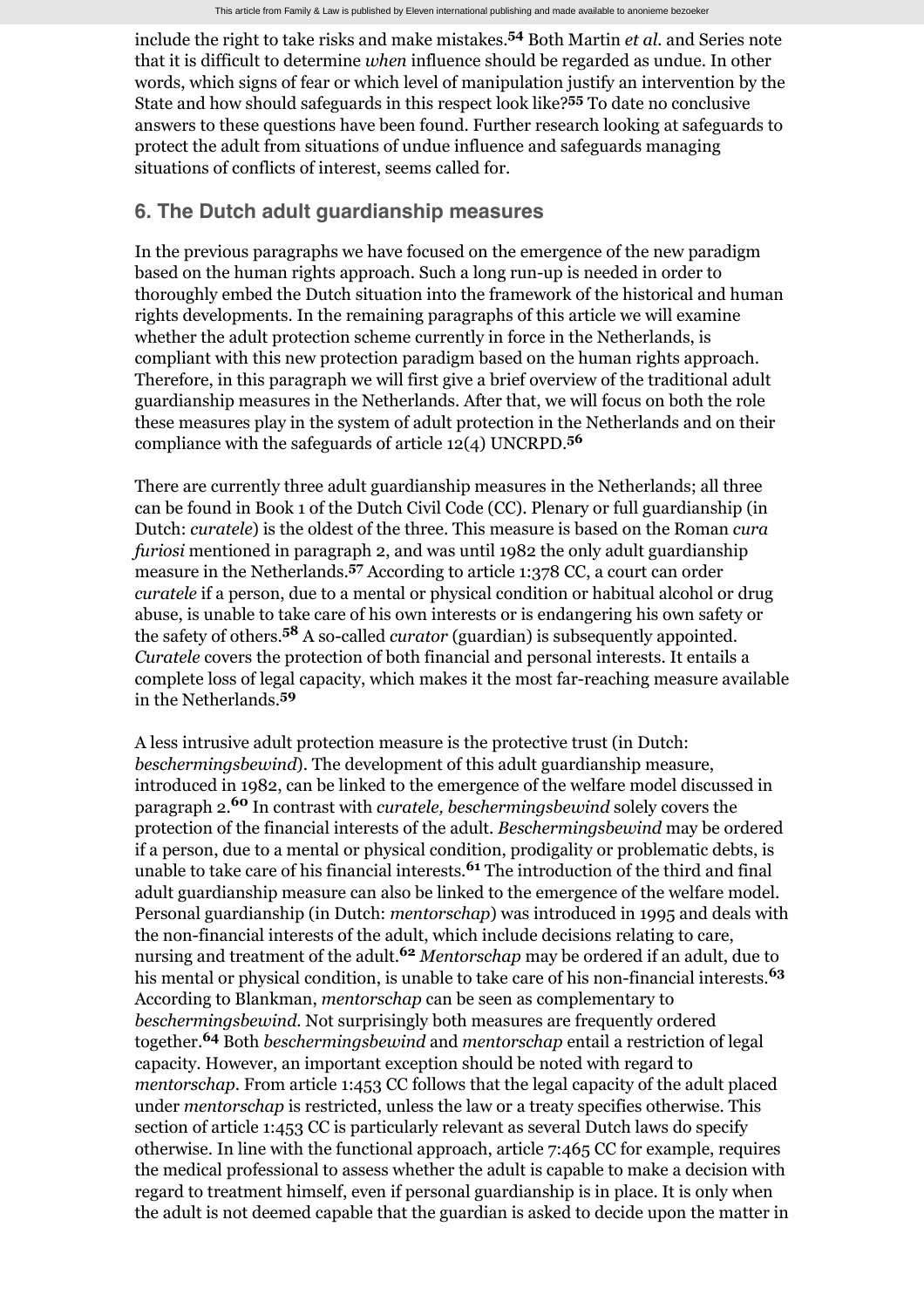## question. **65**

The adult guardianship measures described above can be classified as substitute decision-making.<sup>66</sup> Although according to the Committee systems of substitute decision-making should be abandoned in favour of supported decision-making alternatives, as discussed above, the UNCRPD leaves room for the interoperation that there are limits to the support that can be provided in order to facilitate the exercise of legal capacity. There are so-called 'hard cases' in which the individual, notwithstanding the provided support, simply is not able to exercise legal capacity. In those cases, the law must provide for a substitute entitled to take the decisions that the adult is unable to take.<sup>67</sup> However, in line with the ECHR judgment in the case Ivinović v. Croatia, the application of protection measures limiting legal capacity wholly or partly should be regarded as a last resort.<sup>68</sup> Martin *et al*. even go so far as to say that practicable support in decision-making must have been demonstrably provided before any such measures are permitted. **69**

The question that should be asked is whether the current adult guardianship measures are applied in the Netherlands as a last resort. In 2015 *beschermingsbewind* was ordered 36.341 times, 1.976 adults were placed under *curatele* and *mentorschap* was ordered 7.398 times.<sup>70</sup> These figures suggest that the adult guardianship measures still seem to be the norm, rather than the exception.<sup>71</sup> In contrast to, for example, the different jurisdictions in the United Kingdom, in the Netherlands the court is not legally obligated to previously verify whether practicable support has been provided to an adult, or whether less intrusive alternatives such as the yet to be discussed living will are in place.<sup>72</sup> In a study conducted in 2015, Blankman and Vermariën concluded that the question whether, prior to application of measures of adult guardianship, enough has been done to support adults with a disability to make decisions themselves, could not be answered in the affirmative.<sup>73</sup> To date, this still seems to be the case.

According to article 12(4) UNCRPD all measures relating to the exercise of legal capacity need to comprise appropriate and effective safeguards. With regard to the first category of safeguards, respect for the rights, will and preferences of the adult, Martin *et al.* propose a 'rebuttable presumption approach'. The substitute decisionmaker 'should operate with the rebuttable presumption that the reasonably ascertainable will and preferences of that person should be given effect in the matter'.<sup>74</sup> The Dutch Civil Code devotes attention to the wishes and preferences of the adult in various ways. With regard to the appointment of a guardian in case of *curatele*, article 1:383(2) CC states that the court shall follow the preferences of the adult unless there are good reasons not to do so. A similar rule applies in case of *beschermingsbewind* (article 1:435(3) CC) and *mentorschap* (article 1:452(3) CC). In addition, both article 1:454 CC and article 1:381(4) CC applied to the provision of *mentorschap* and to the protection of personal interests by means of *curatele*, require the guardian to involve the adult as much as possible when taking decisions concerning the care, nursing and treatment of the adult. These articles also require the guardian to encourage the adult to act for himself when the adult has the mental capacity to do so. Although there is no such obligation with regard to *beschermingsbewind*, a certain degree of collaboration between the guardian and the adult is required. Article 441 CC obliges the guardian to ask the adults' consent for important financial decisions, such as the sale of property. This consent can however be replaced by the judge. Blankman and Vermariën note that the latter happens too often in practice.<sup>75</sup> They conclude that more can be done to ensure respect for the will and preferences of the adult and propose the adoption of an explicit guiding principle for substitute decision-makers. **76**

There are several safeguards in place with the aim to ensure that the adult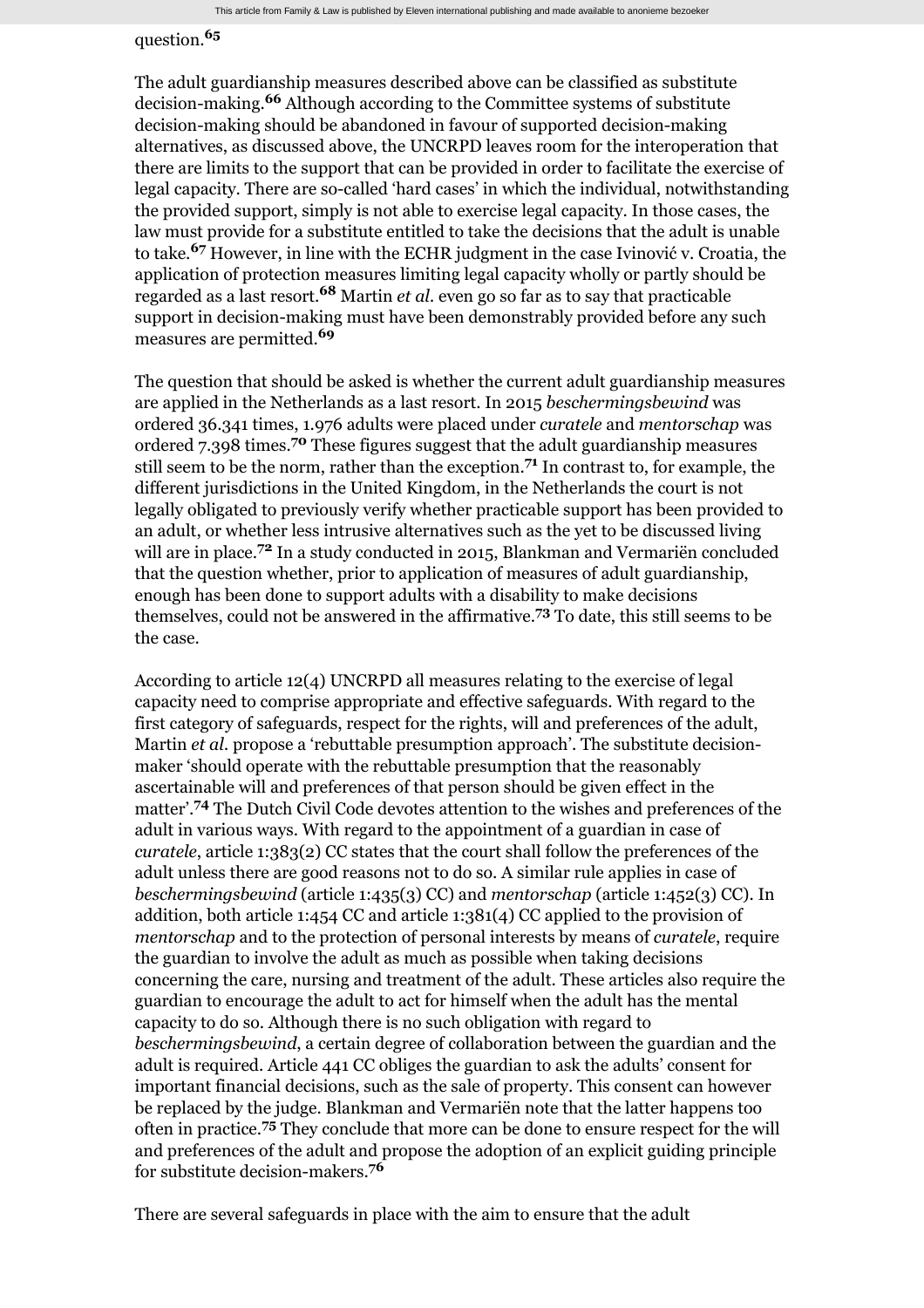guardianship measures are free from undue influence and that conflicts of interests are managed. Article 1:383 CC requires the judge to assess the suitability of the person to be appointed as guardian in cases of full guardianship.<sup>77</sup> In addition, certain persons, such as staff of the institution where the adult is placed, cannot be appointed as guardian.<sup>78</sup> This to avoid a potential conflict of interest. Finally, the law also provides for supervision by the judge, who in principle receives an annual report from the guardian.<sup>79</sup> To date, it is unknown whether these safeguards and the supervision by judge are sufficient in practice. Again, we note that this is a matter on which further research is required.

#### <span id="page-9-0"></span>**7. The living will**

Beside the three traditional adult guardianship measures, there is also a new voluntary instrument in the Netherlands: the living will (in Dutch: *levenstestament*). By means of a *levenstestament* adults can make their own tailor-made arrangements for a future period of incapacity. The *levenstestament* is also well known in other countries and is internationally better known as a continuing, lasting or enduring power of attorney. The Council of Europe has provided the following definition: 'a mandate given by a capable adult with the purpose that it shall remain in force, or enter into force, in the event of the granter's incapacity'.<sup>80</sup> As this definition makes clear, a *levenstestament* can only be made by a 'capable adult'. In order to ensure legal effectiveness, living wills are therefore often notarised documents in the Netherlands.<sup>81</sup> The scope of the living will can be considerably broad and may include both financial, health and personal matters as well as the adult's wishes, preferences and instructions as to these matters.

As we mentioned previously, Martin *et al.* argue that article 12(3) UNCRPD includes the challenge to find ways to extend legal agency where possible, even in the absence of decision-making capacity.<sup>82</sup> The *levenstestament* is an important instrument in the Netherlands with the potential to do so. By means of the *levenstestament* the attorney is given the authority to act on the granter's behalf in accordance with his/her wishes and instructions. The attorney is thereby supporting the granter in the exercise of his rights and duties. Unlike the adult guardianship measures, the *levenstestament* does not entail a loss or limitation of legal capacity. This means there can be a gradual increase of support provided by the attorney, taking into account the declining decision-making capacity of the granter. However, in order to fulfil this potential, the *levenstestament* must be embedded in the safeguards of article 12(4) UNCRPD. **83**

To date the *levenstestament* is not yet regulated by law in the Netherlands. In the absence of statutory regulation, the only regulation of the living will is provided by notarial practice. The Dutch government has taken a passive role.<sup>84</sup> Ensuring compliance with article 12(4) UNCRPD is thus left to the discretion of a notary and ultimately to the granter, as it is the granter who decides about the content of the living will and the safeguards that need to be incorporated. However, the *levenstestament* under the Dutch law is modelled upon the power of attorney, a traditional instrument employed for authorising an attorney by a legally capable grantor, who can execute supervision, replace or dismiss the attorney. As noted above, the *levenstestament* allows for a gradual increase of support by the attorney as the mental capacity of the grantor declines. This means there will come a time when the granter will not be able to supervise whether the attorney is acting according to his wishes and preferences, will probably be more vulnerable to undue influence and will not be able to assess whether there is any conflict between his interests and the interests of the attorney. All that makes the question of safeguards very pressing, especially as there is no supervision by the court or any other administrative body. There are, however, no legal rules obliging notaries to cease cooperation in cases where the granter is unwilling or unable to incorporate necessary safeguards. **85**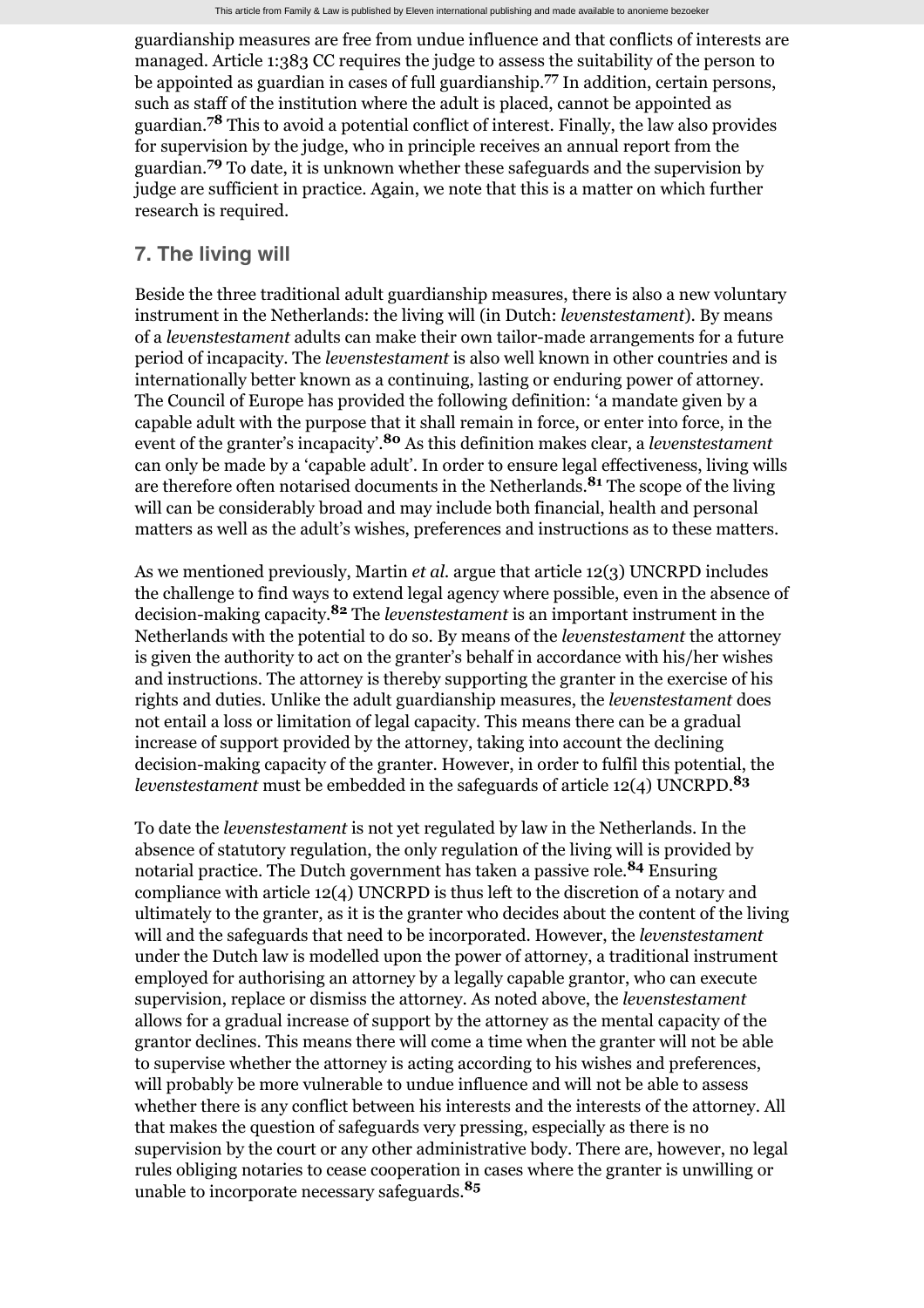Although little is known about the application of the living will in practice, there are at least indications that the issue of safeguards is far from being a theoretical one. In a case before the Court of Appeal in Amsterdam, *mentorschap* was deemed necessary, notwithstanding the existence of a living will, in order to ensure respect for the will and preferences of the adult. In this case, the adult wanted to stay home as long as possible which was considered possible by the caregivers. The attorney, the daughter of the granter, had however already taken steps to place her father in a care institution.<sup>86</sup> In addition, there have already been several cases where *beschermingsbewind* was deemed necessary due to a conflict of financial interest of the attorney and the grantor. In these cases, large sums of money were taken by the attorney, without explicit consent given by the granter in the *levenstestament*.<sup>87</sup> In two cases, the court ruled that the attorney had financially exploited the granter, which in both cases led to a criminal conviction of the attorney.<sup>88</sup> Taking the aforementioned into account, the passive role of the Dutch government does not seem to meet the requirements of article 12(4) UNCRPD. There is after all an obligation for the *State* to ensure the compliance with the human rights instruments and to provide for appropriate and effective safeguards preventing abuse of vulnerable citizens. This requires a more active approach on the part of the Dutch State than has been the case until now. In order to acquire a more complete picture of problems arising from the lack of safeguards more empirical research is needed. **89**

The question that remains then is how the State can ensure compliance with article 12(4) UNCRPD. Which safeguards can be best implemented in order to enforce respect for the rights, will and preferences and guarantee protection from undue influence and conflict of interest in the context of the living will? In its Recommendation on Principles concerning continuing powers of attorney and advance directives and the accompanying Explanatory Memorandum, the Committee of Ministers of the Council of Europe has addressed the question how safeguards addressing conflicts of interest could be implemented.<sup>90</sup> According to the Explanatory memorandum a conflict of interest could be presumed to arise in case of any transaction between the attorney acting for himself and the granter at the same time. Legislation dealing with conflict of interest should, according to the Recommendation, strive to establish a balance between protection and self-determination, which can be achieved by: 'having clear rules as to conflict of interest but allowing the granter to permit – by express provision in the power of attorney – what would otherwise be a conflict of interest'. **91**

Several safeguards, aimed at avoiding or addressing potential situations of undue influence, have been proposed in the literature. In the context of the living will, these safeguards can be aimed either at avoiding situations of undue influence at the time when the living will is made or addressing situations of undue influence at the time when the living will has already come into effect.<sup>92</sup> A safeguard employed in several countries are requirements as to the choice of attorney. In Belgium, Germany and Austria for example, the attorney cannot be someone who is employed by the institution where the granter is living.<sup>93</sup> This in order to avoid a conflict of interest but also to avoid a situation in which a care provider is trying to persuade the granter, who is dependent on his support, to make a living will in his favour.<sup>94</sup> Further comparative research focusing on the effectiveness of these and other safeguards and assessing their suitability for implementation in the Netherlands seems required. **95**

## **8. Conclusion**

The perception of how the interests of vulnerable adults should be protected has changed over time. Under the influence of the human rights approach, a profound shift of protection paradigms has taken place in the last decades. In line with these developments, the traditional adult guardianship measures are increasingly rendered inconsistent with the right to autonomy and self-determination of vulnerable adults.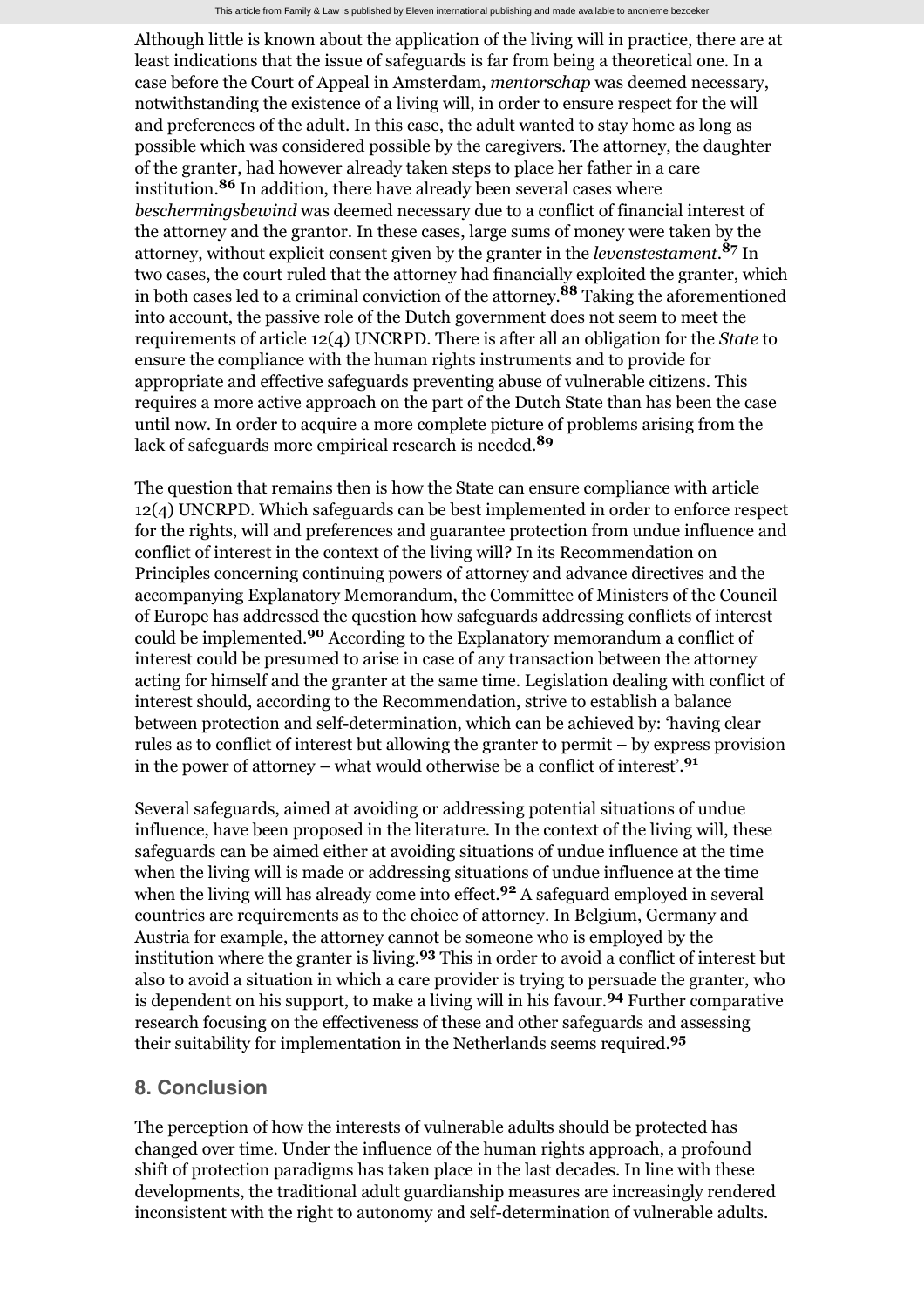There seems to be a growing consensus that measures of substitute decision-making should be considered a last resort and need to be reserved for situations in which the individual, notwithstanding the support provided, lacks the ability to make any decisions at all.<sup>96</sup> The focus has thus shifted to instruments of supported decisionmaking, allowing adults to make decisions themselves and extending their legal agency in the absence of decision-making capacity. Even this brief analysis reveals that current emphasis on the traditional adult guardianship measures in the Netherlands cannot be considered compliant with this approach. These measures still seem to be the norm rather than the exception. The overall conclusion is that both the traditional adult guardianship measures and the practice of their application should be adjusted according to the new human rights-based protection paradigm and the requirements of article 12 of the UNCRPD. Thereby vulnerable adults should be provided with practicable support to make decisions themselves and instruments extending legal agency in the absence of decision-making capacity should be stimulated and promoted. The *levenstestament* can be considered an addition to the arsenal of instruments in the Netherlands with the potential to play an important part in this adjustment.

In order to fulfil this potential, the *levenstestament* needs to be embedded in the robust safeguards of article 12(4) UNCRPD. As we have indicated throughout this article, the operationalization of these safeguards requires further research. Research is required on a number of issues including questions as to when influence should be regarded as undue and how situations of conflict of interest can best be managed. Another issue, not raised in this article, concerns the question how safeguards ensuring respect for the rights, will and preferences of the person, can provide for reflection on later changes in the will and preferences of the adult. This question seems particularly relevant in the context of the *levenstestament* where present wishes may collide with past wishes that have been laid down in the *levenstestament*.<sup>97</sup> Research focusing on these and other questions should be aimed at evidence-based improvement of the regulation and application of the *levenstestament* the Netherlands in order to ensure compliance with article 12 UNCRPD.

#### **Noten**

**\*** The authors would like to thank dr. Veroni Eichelsheim for her comments on an earlier draft of this article.

**1** [https://www.un.org/development/desa/disabilities/convention-on-the-rights-of](https://www.un.org/development/desa/disabilities/convention-on-the-rights-of-persons-with-disabilities.html)persons-with-disabilities.html. The Convention has been ratified by 177 countries, including the Netherlands (14 June 2016).

**2** A. Ruck Keene, 'Fundamental Definitions', in: R. Frimston, A. Ruck Keene, C. van Overdijk & A.D. Ward (eds.), *The International Protection of Adults*, Oxford – New York: Oxford University Press 2015, pp. 5-6. In the Netherlands the term 'handelings(on)bekwaamheid' and 'wils(on)bekwaamheid' are customary.

**3** United Nations Committee on the Rights of Persons with Disabilities, *General Comment No. 1. Article 12: Equal Recognition before the law*, 2014, p. 3.

**4** M. Kaser, *Römisches Privatrecht. Ein Studienbuch. 15 Auflage*, München: C.H. Beck'sche Verlagsbuchhandlung 1989, p. 297.

**5** K. Blankman, 'Guardianship Models in the Netherlands and Western Europe', *International Journal of Law and Psychiatry* 1997 vol. 20, no. 1, pp. 47-57.

**6** K. Blankman, *Curatele voor personen met een geestelijke stoornis en bescherming op maat*, Zwolle: Tjeenk Willink 1994, pp. 5-6; Kaser 1989, p. 197; D. Lush, 'The Civil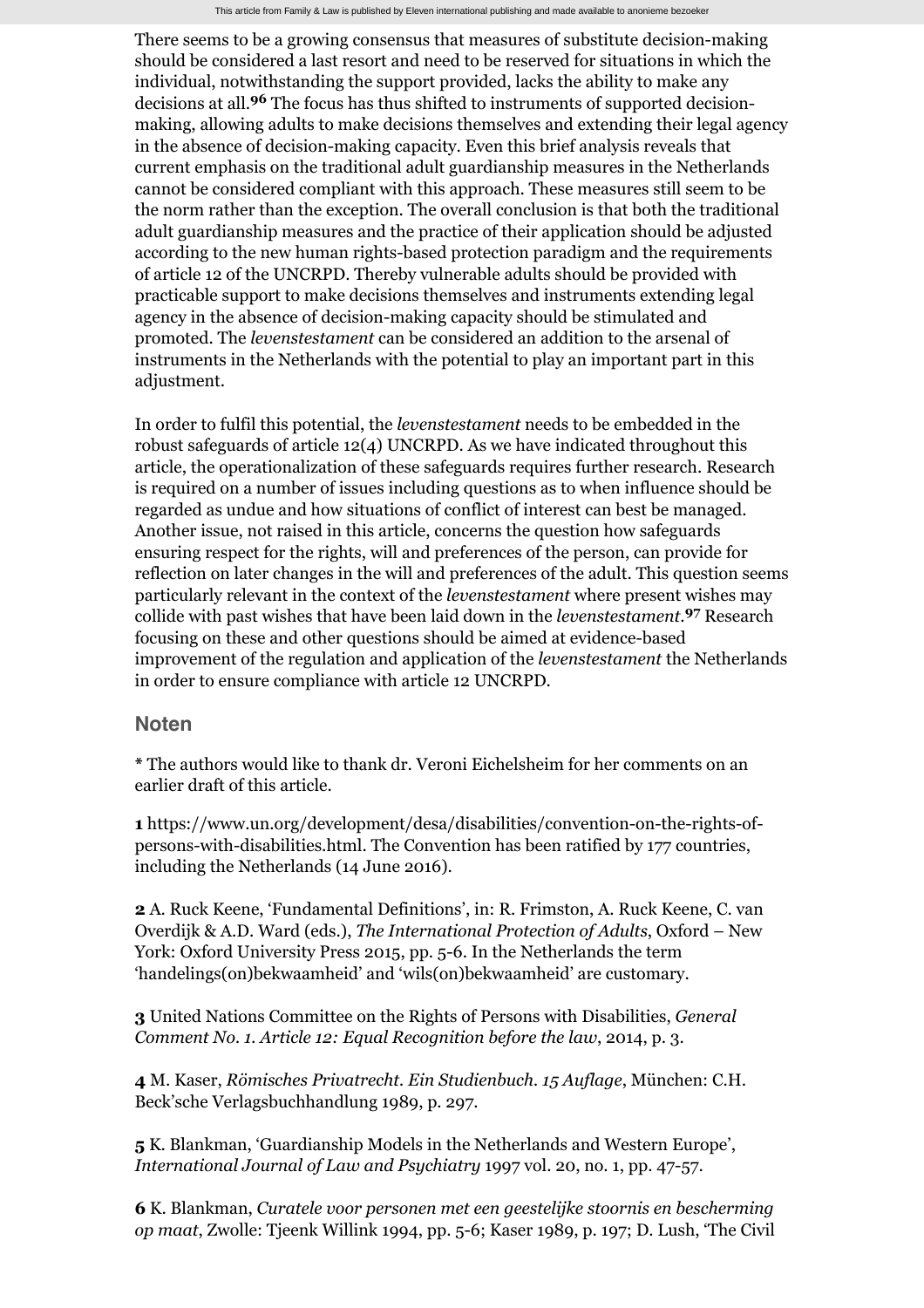Law and the Common Law', in: R. Frimston, A. Ruck Keene, C. van Overdijk & A.D. Ward (eds.), *The international Protection of Adults*, Oxford - New York: Oxford University Press 2015, pp. 37-52.

**7** Blankman 1994, p. 8-9; Lush 2015, p. 38.

**8** Lush 2015, p. 38.

**9** W. Fuchs, *Systems of advocacies for the elderly in a comparative perspective*, Presentation at the Advocacies for frail and incompetent elderly in Europe (ADEL) project final conference on 24 September 2010 in Berlin.

**10** A. Dhanda, 'Legal Capacity in the Disability Rights Convention: Stranglehold of the Past or Lodestar for the Future', *Syracuse Journal of International Law and Commerce* 2007 vol. 34, pp. 429-462.

**11** K. Booth-Glen, 'Changing Paradigms: Mental Capacity, Legal Capacity, Guardianship, and Beyond', *Columbia Human Rights Law Review* 2012 vol. 44, pp. 93-169.

**12** Fuchs 2010, p. 2.

**13** Blankman 1997, p. 48.

**14** Although we restrict ourselves in this article to a discussion of the Roman concept of *cura furiosi* which has formed the basis for adult guardianship legislation in many civil law jurisdictions, a status-based approach was also adopted in common law jurisdictions. An example is England where around 1270 the wardship of the estates of 'idiots' was placed in the hand of the king as the 'parens patriae'. For more information, we refer to Lush 2015, pp. 40-43.

**15** Blankman 1997, p. 48.

**16** Fuchs 2010, p. 3.

**17** Although the functional approach embedded within the Mental Capacity Act 2005 is used to illustrate this approach, it is by no means assumed that this approach can only be linked to the second model. Indeed Martin *et al.* (2014) provide a convincing argument that the functional approach of the Mental Capacity Act 2005 can also be used within the human rights approach.

**18** Mental Capacity Act 2005, s 3.

**19** Blankman 1997, p. 48.

**20** Fuchs 2010, p. 3.

**21** E.g. Booth-Glen 2012; Dhanda 2007; E. Flynn & A. Arstein-Kerslake, 'The Support Model of Legal Capacity: Fact, Fiction, or Fantasy?', *Berkeley Journal of International Law* 2014 vol. 32, no. 1, pp. 124-143.

**22**

[http://www.ohchr.org/EN/HRBodies/CRPD/Pages/ConventionRightsPersonsWithDisabilities.aspx.](http://www.ohchr.org/EN/HRBodies/CRPD/Pages/ConventionRightsPersonsWithDisabilities.aspx)

**23** Flynn & Arstein-Kerslake 2014, p. 128.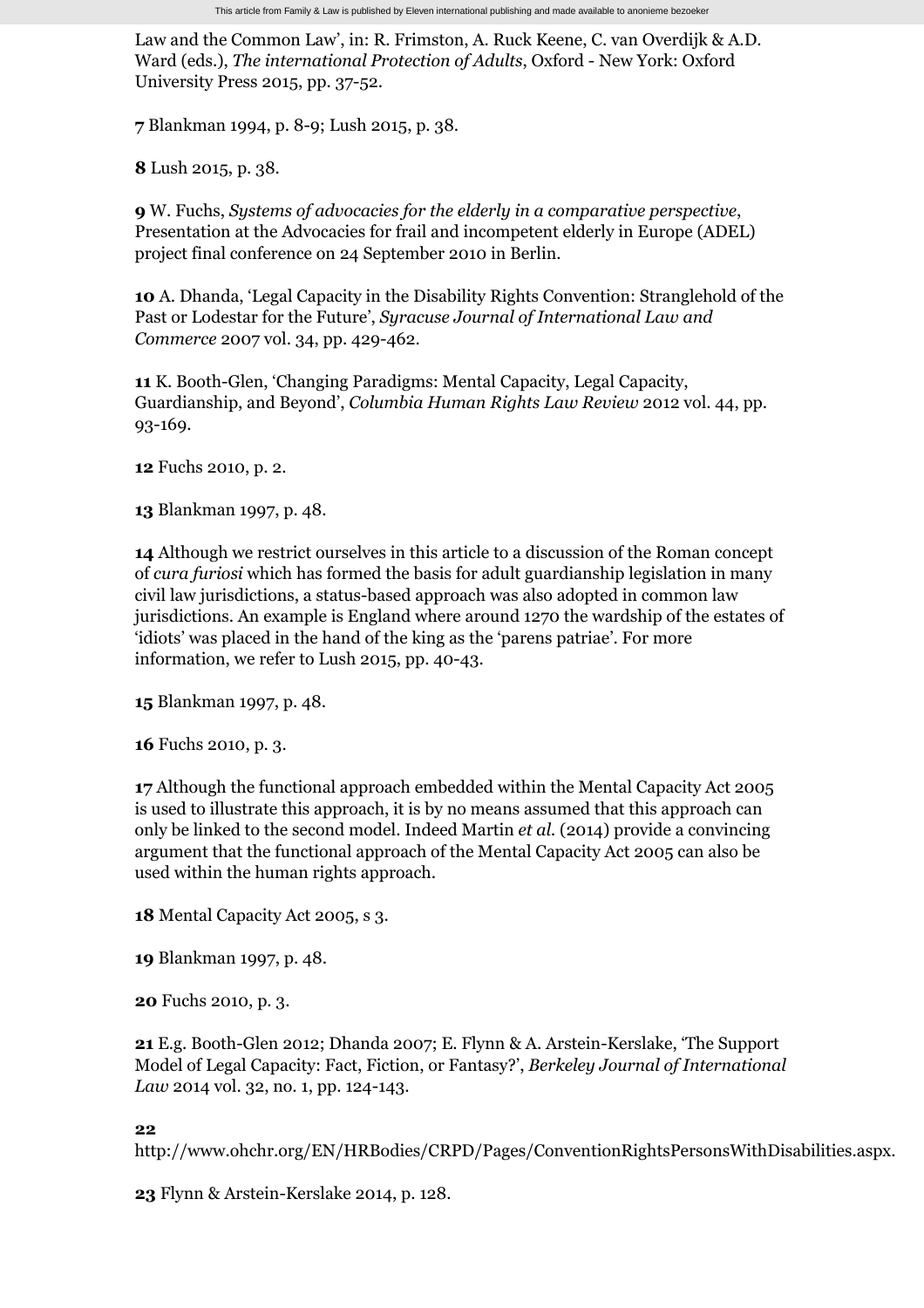**24** A. Arstein-Kerslake & E. Flynn, 'The General Comment on Article 12 of the Convention on the Rights of Persons with Disabilities: a roadmap for equality before the law', *The International Journal of Human Rights* 2016 vol 20, no. 4, pp. 471-491 (p. 475).

**25** E.g. Arstein-Kerslake & Flynn 2016; C. de Bhailís & E. Flynn, 'Recognising legal capacity: commentary and analysis of Article 12 CRPD', *International Journal of Law in Context* 2017 vol. 13, no. 1, pp. 6-21; Flynn & Arstein-Kerslake 2014.

**26** United Nations Committee on the Rights of Persons with Disabilities, *General Comment No. 1. Article 12: Equal Recognition before the law*, 2014, p. 6.

**27** Arstein-Kerslake & Flynn 2016, p. 476. A point upon which we will elaborate in paragraph [5](#page-4-1).

**28** W. Martin, S. Michalowski, J. Stavert, A. Ward, A. Ruck Keene, C. Caughey, A. Hempsey & R. McGregor, *The Essex Autonomy Project. Three Jurisdictions Report. Towards Compliance with CRPD Art. 12 in Capacity/Incapacity legislation across the UK*, Essex: University of Essex 2016.

**29** Lush 2015, p. 47.

**30** ECHR 18 September 2014 (Ivinović v. Croatia), no. 13006/13.

**31** According to paragraph 27 of General Comment No. 1 on article 12 the appointment of a substitute decision-maker by someone other than the person concerned is one of the characteristics of a regime of substitute decision-making. See however Martin *et al.* 2016, p. 12 & pp. 63-66 (Appendix C) and A. Ruck Keene & A.D. Ward, 'With and Without "Best Interests": the Mental Capacity Act 2005, the Adults with Incapacity (Scotland) Act 2000 and Constructing Decisions', *International Journal of Mental health and Capacity Law* 2016, pp. 17-37 (in particular pp. 18-19) for an analysis of the problems that exist with regard to this definition.

**32** Arstein-Kerslake & Flynn 2016, p. 477.

**33** P. Gooding, 'Navigating the 'Flashing Amber Lights' of the Right to Legal Capacity in the United Nations Convention on the Rights of Persons with Disabilities: Responding to Major Concerns', *Human Rights Law Review* 2015, vol. 15, pp. 45-71 (p. 53).

**34** Gooding 2015, pp. 53-54.

**35** United Nations Committee on the Rights of Persons with Disabilities, *General Comment No. 1. Article 12: Equal Recognition before the law*, 2014, p. 5.

**36** Ruck Keene & Ward 2016, pp. 18-19.

**37** Martin *et al.* 2016, p. 10.

**38** Martin *et al.* 2016, pp. 13-14.

**39** United Nations Committee on the Rights of Persons with Disabilities, *General Comment No. 1. Article 12: Equal Recognition before the law*, 2014, p. 4.

**40** Arstein-Kerslake & Flynn 2016, p. 476.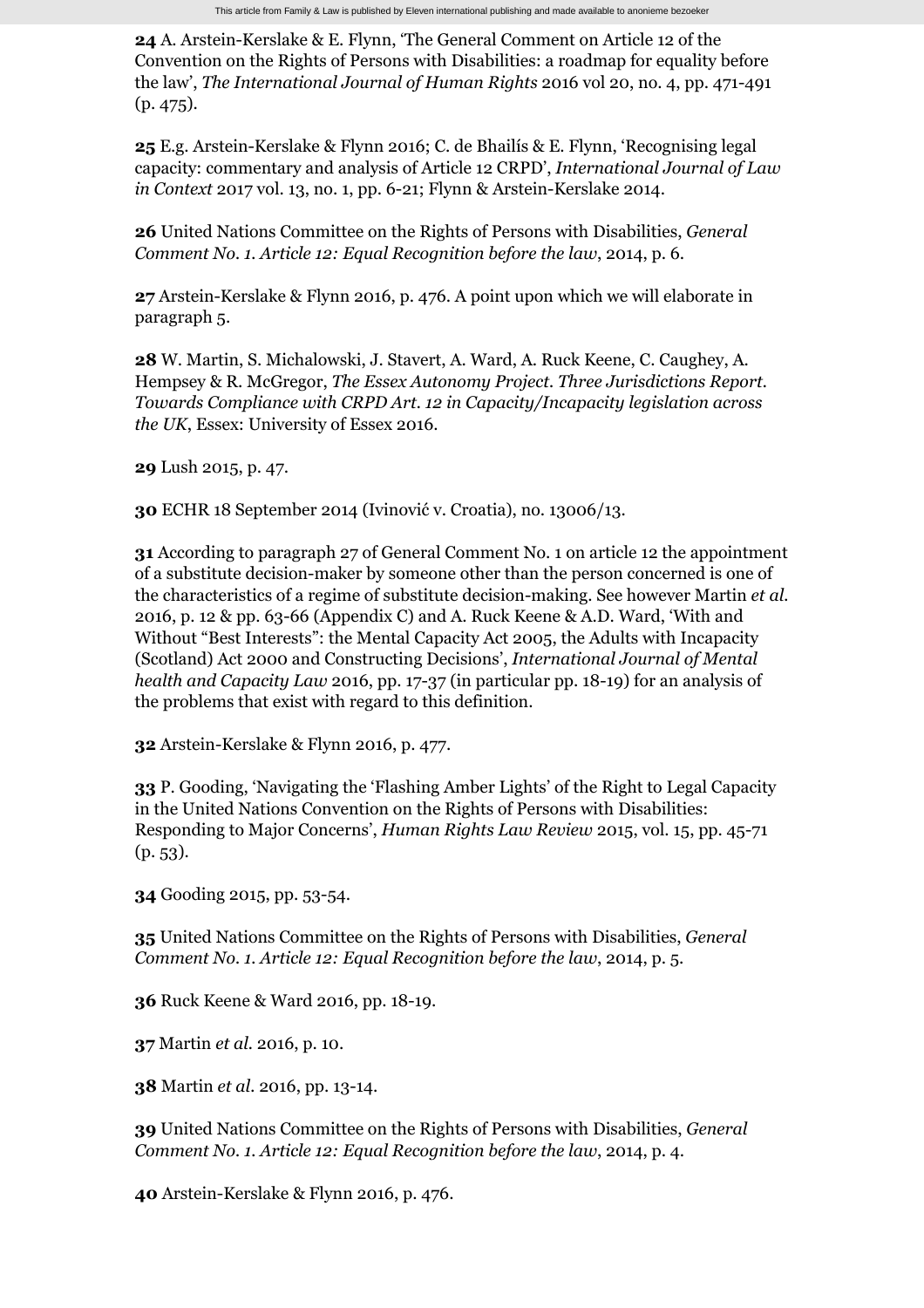**41** Martin *et al.* 2016, p. 24.

**42** Article 12(2) UNCRPD.

**43** United Nations Committee on the Rights of Persons with Disabilities, *General Comment No. 1. Article 12: Equal Recognition before the law*, 2014, p. 3.

**44** Martin *et al.* 2016, pp. 37 & 24-25.

**45** Martin *et al.* 2016, p. 35.

**46** Martin *et al.* 2016, p. 37.

**47** Martin *et al.* 2016, p. 38.

**48** See e.g. Arstein-Kerslake & Flynn 2016; Ruck-Keene & Ward 2016.

**49** United Nations Committee on the Rights of Persons with Disabilities, *General Comment No. 1. Article 12: Equal Recognition before the law*, 2014, p. 5 & 7.

**50** Martin *et al.* 2016, p. 39 & 41. See also ECHR 23 March 2017 (Case of A.-M.V. v. Finland), no. 53251/13, where the Court considers that a balance needs to be struck between the respect for the dignity and self-determination of the individual and the need to protect the individual and safeguards his interests, which in this case meant that action had to be taken contrary to the wishes and preferences of the adult.

**51** Martin *et al.* 2016, pp. 40-41.

**52** Martin *et al.* 2016, pp. 48-50.

**53** United Nations Committee on the Rights of Persons with Disabilities, *General Comment No. 1. Article 12: Equal Recognition before the law*, 2014, p. 5.

**54** United Nations Committee on the Rights of Persons with Disabilities, *General Comment No. 1. Article 12: Equal Recognition before the law*, 2014, p. 5.

**55** Martin *et al.* 2016, pp. 44-45; L. Series, 'Relationships, autonomy and legal capacity: Mental capacity and support paradigms', *International Journal of Law and Psychiatry* 2015 vol. 40, pp. 80-91.

**56** With regard to the compliance of the adult guardianship measures with article 12(4), we are referring to a study conducted by: Blankman & Vermariën, *Conformiteit van het VN-Verdrag inzake de rechten van personen met een handicap en het EVRM met de huidige voorgestelde wetgeving inzake vertegenwoordiging van wilsonbekwame personen in Nederland*, Amsterdam: Vrije Universiteit 2015, p. 9.

**57** Blankman 1997, p. 49.

**58** C. Blankman, 'Guardianship legislation in The Netherlands', in: K. Dayton (ed.), *Comparative Perspectives on Adult Guardianship*, Durham North Carolina: Carolina Academic Press 2014, pp. 181-190; R. Frimston, C. Engelbertink & A. Vrenegoor, 'Netherlands', in: R. Frimston, A. Ruck Keene, C. van Overdijk & A.D. Ward (eds.), *The international Protection of Adults*, Oxford - New York: Oxford University Press 2015, pp. 568-574 (p. 569).

**59** Frimston, Engelbertink & Vrenegoor 2015, p. 569; P. Vlaardingerbroek, K.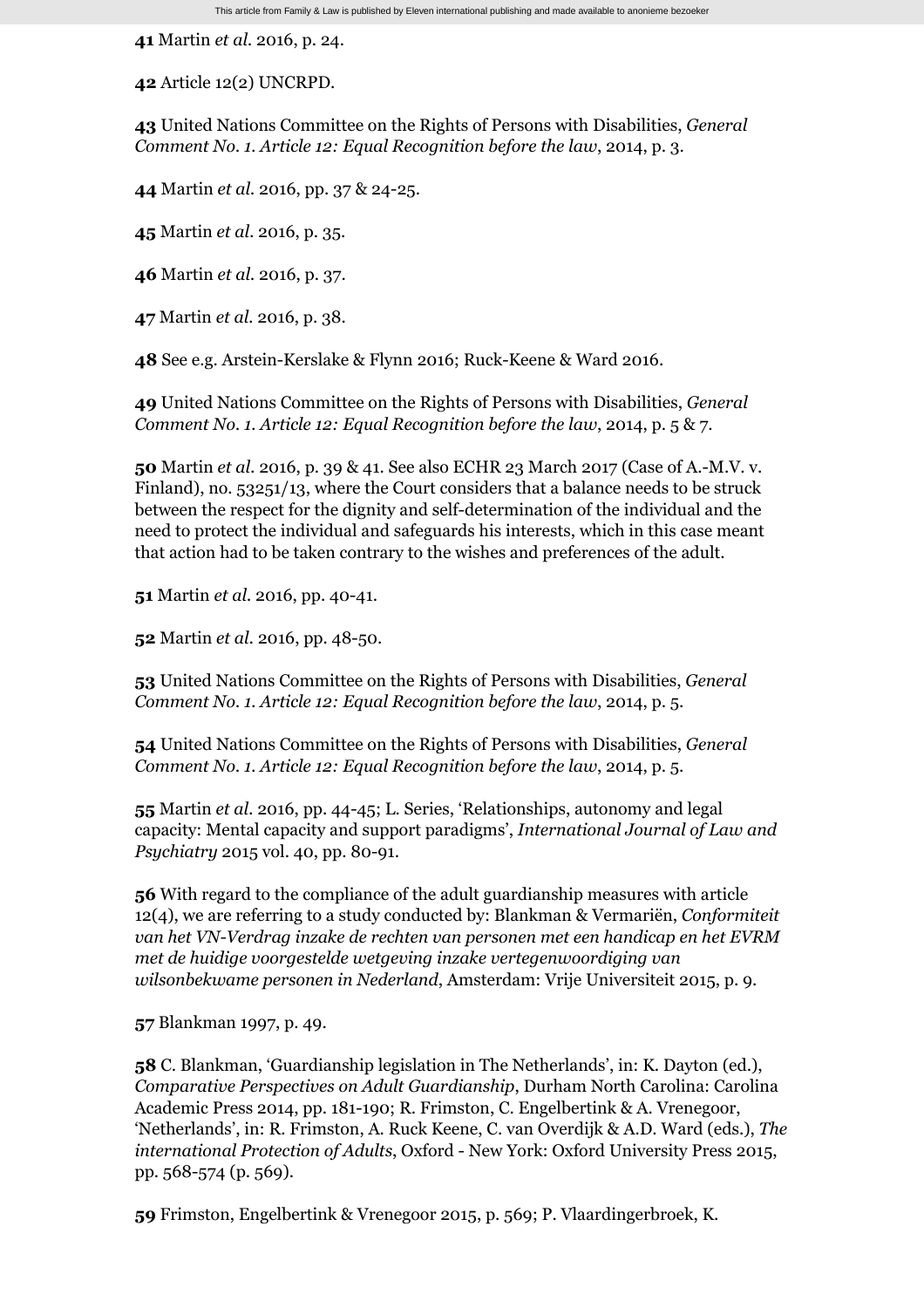Blankman, A.P. van der Linden, E.C.C. Punselie & W.M. Schrama, *Het hedendaagse personen- en familierecht*, Deventer: Wolters Kluwer 2017, pp. 573-575. There are a few exceptions to this legal incapacity (article 1:381 CC).

**60** Blankman 1997, p. 49.

**61** Frimston, Engelbertink & Vrenegoor 2015, p. 569; Blankman 2014, p. 183.

**62** Article 1:453 CC

**63** Article. 1:450 of the Dutch Civil Code; Frimston, Engelbertink & Vrenegoor, p. 569.

**64** Blankman 2014, pp. 183-184.

**65** Blankman 1997, p. 50.

**66** See also list of characteristics that according to the Committee define a substitute decision-making regime, United Nations Committee on the Rights of Persons with Disabilities, *General Comment No. 1. Article 12: Equal Recognition before the law*, 2014, p. 6.

**67** Martin *et al.* 2016, p. 37.

**68** Martin *et al.* 2016, pp. 34-35; ECHR 18 September 2014 (Ivinović v. Croatia), no. 13006/13.

**69** Martin *et al.* 2016, p. 35.

**70** K. Blankman, 'Een wettelijke regeling voor het levenstestament?', in: *Het levenstestament. Nader verfijnd*, Den Haag: Sdu uitgevers 2017, pp. 45-64.

**71** See also the annually increasing number of adult guardianship measures that are in place (Raad voor de Rechtspraak, *Factsheet Toezicht: bewind, curatele en mentorschap*[, https://www.rechtspraak.nl/SiteCollectionDocuments/Factsheet](https://www.rechtspraak.nl/SiteCollectionDocuments/Factsheet-toezicht.pdf)toezicht.pdf (last accessed: 7 January 2019)).

**72** See for example section 1.3 of the Mental Capacity Act and section 1.6 of The Adults with Incapacity (Scotland) Act 2000.

**73** Blankman & Vermariën, *Conformiteit van het VN-Verdrag inzake de rechten van personen met een handicap en het EVRM met de huidige voorgestelde wetgeving inzake vertegenwoordiging van wilsonbekwame personen in Nederland*, Amsterdam: Vrije Universiteit 2015, p. 9.

**74** Martin *et al.* 2016, pp. 40-41.

**75** Blankman & Vermariën 2015, p. 26.

**76** Blankman & Vermariën 2015, p. 5.

**77** A similar article applies in case of the protective trust (article 1:435 CC) and personal guardianship (article 1:452 CC).

**78** Article 1:383 CC, article 1:435 CC and article 1:452 CC.

**79** Blankman & Vermariën 2015, p. 27; Article 1:386(1) CC, article 1:455 CC and article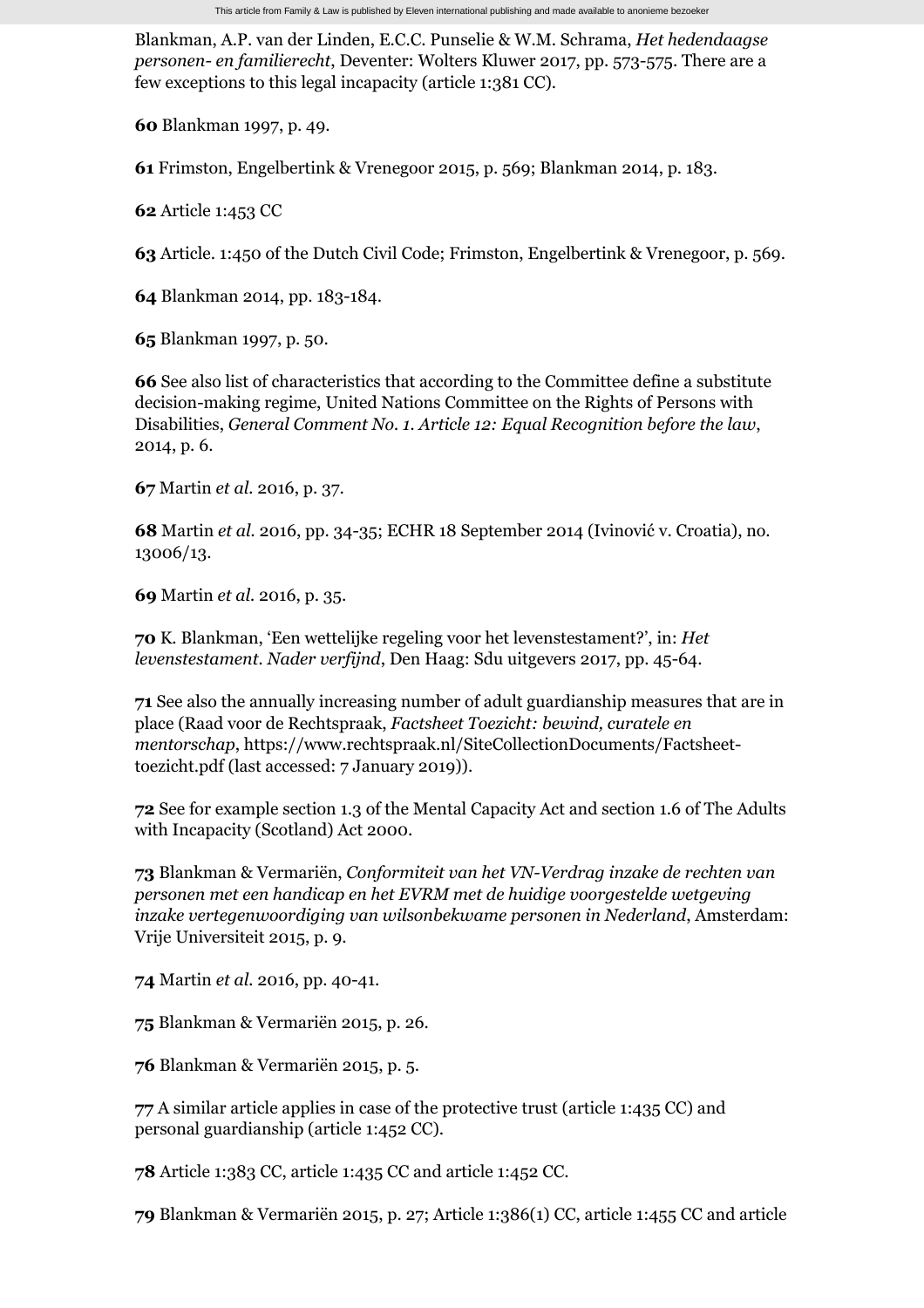1:459 CC.

**80** Committee of Ministers of the Council of Europe, *Recommendation CM/Rec(2009)11. Principles concerning continuing powers of attorney and advance directives for incapacity*, 2009, p. 9.

**81** R. Frimston, C. Engelbertink & A. Vrenegoor 2015, p. 572.

**82** Martin *et al.* 2016, p. 37 & 24-25.

**83** Martin *et al.* 2016, p. 53.

**84** Dutch Senate, *Wijziging van enige bepalingen van Boek 1 van het Burgerlijk Wetboek inzake curatele, onderbewindstelling ter bescherming van meerderjarigen en mentorschap ten behoeve van meerderjarigen en enige andere bepalingen (Wet wijziging curatele, beschermingsbewind en mentorschap)*, Memorie van Antwoord 2013-2014, 33054-c.

**85** Blankman 2017, p. 46.

**86** Court of Appeal Amsterdam 2 March 2016, ECLI:NL:GHAMS:2016:346, s. 4.12.

**87** Court of Appeal Amsterdam 2 February 2016, ECLI:NL:GHAMS:2016:333, s. 4.6; Court of Appeal Amsterdam 2 March 2016, ECLI:NL:GHAMS:2016:346, s. 4.11; District Court Midden-Nederland 14 September 2017: ECLI:NL:RBMNE:2017:4768.

**88** District Court Overijssel 9 May 2017, ECLI:NL:RBOVE:2017:1932; District Court Noord-Nederland 8 April 2016, ECLI:NL:RBNNE:2016:1711.

**89** An empirical study focusing on the application of the living will is currently ongoing as part of a comprehensive multidisciplinary PhD study aimed ad evidencebased proposals for improvement of the regulation and application of the living will in the Netherlands.

**90** Committee of Ministers of the Council of Europe, *Recommendation CM/Rec(2009)11. Principles concerning continuing powers of attorney and advance directives for incapacity*, 2009.

**91** Committee of Ministers of the Council of Europe, *Recommendation CM/Rec(2009)11. Principles concerning continuing powers of attorney and advance directives for incapacity*, 2009, pp. 52-53.

**92** Blankman 2017, p. 56.

**93** Committee of Ministers of the Council of Europe, *Recommendation CM/Rec(2009)11. Principles concerning continuing powers of attorney and advance directives for incapacity*, 2009, p. 40; A. van den Broeck, 'Inspiratie uit het buitenland voor het Nederlandse levenstestament', in: *Het levenstestament. Nader verfijnd*, Den Haag: Sdu uitgevers 2017, pp. 17-43.

**94** A. van den Broeck, *Vermogensbescherming van kwetsbare meerderjarigen via lastgeving*, Antwerpen – Cambridge: Intersentia 2014, p. 120.

**95** A comparative study of legislation and best practices abroad is currently ongoing as part of a comprehensive multidisciplinary PhD study aimed ad evidence-based proposals for improvement of the regulation and application of the living will in the